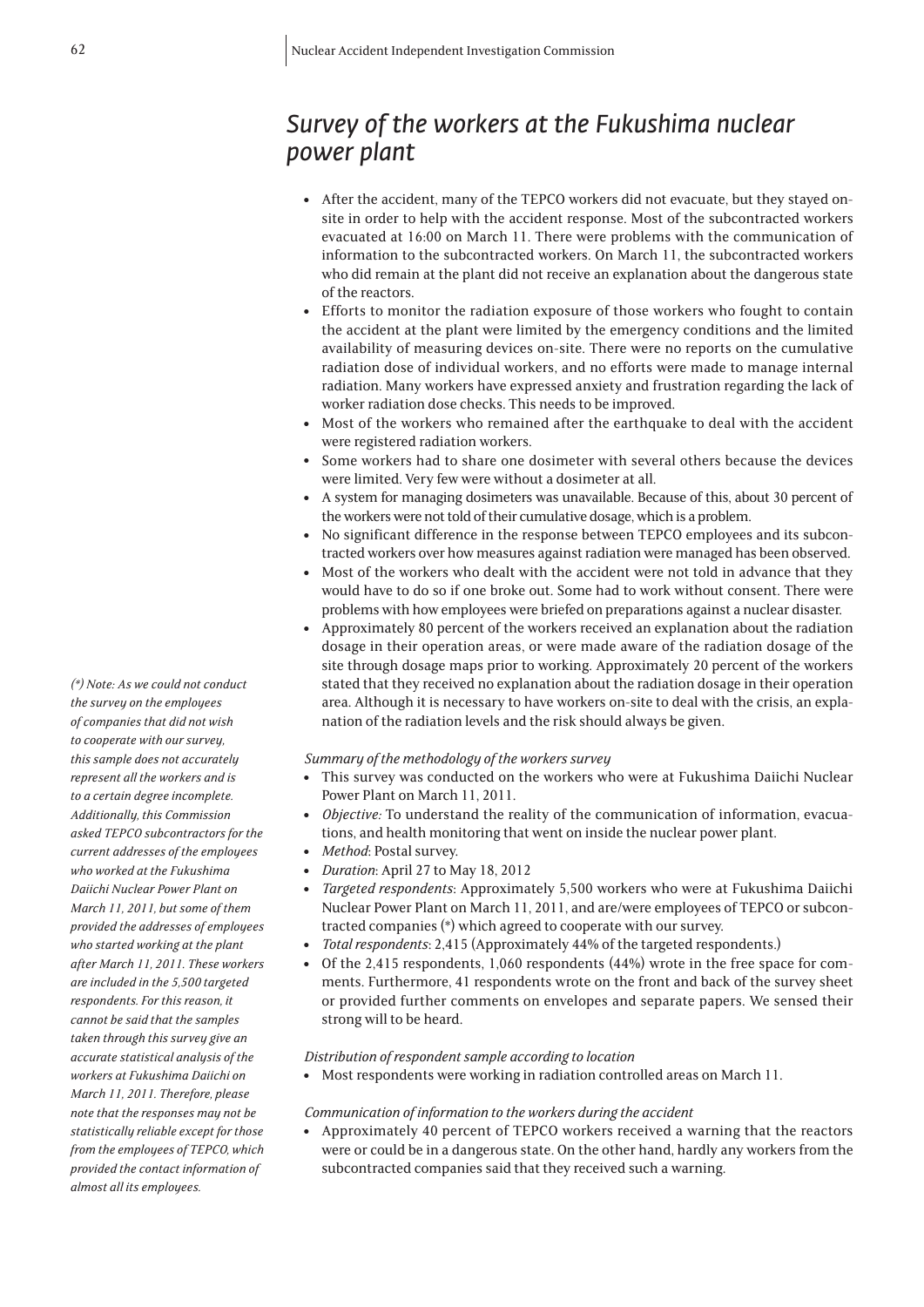NAIIC 63

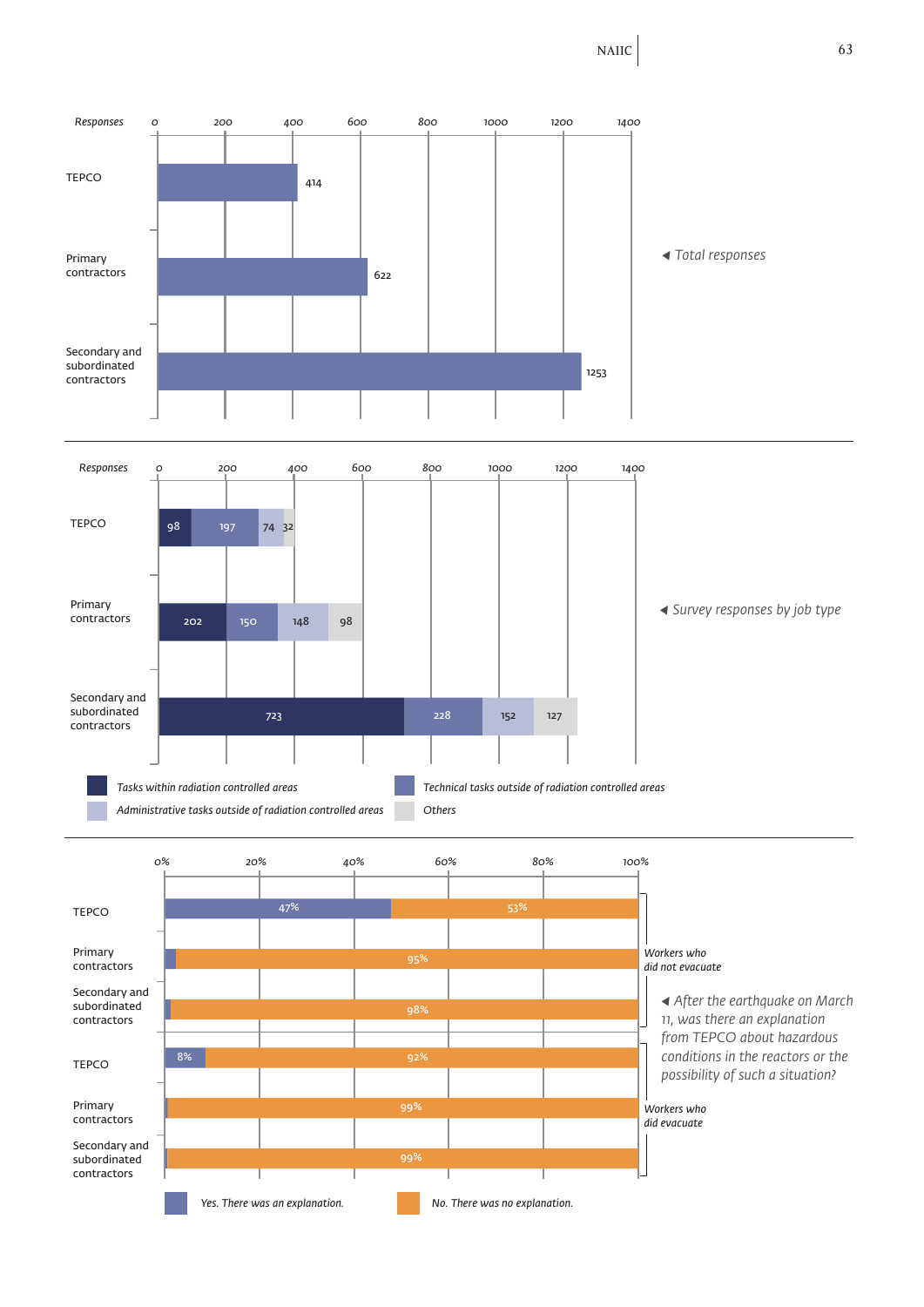# *State of evacuation after the earthquake*

- Over 80 percent of TEPCO workers did not evacuate after the earthquake and stayed onsite. Many of the subtracted workers evacuated from the plant facility at least temporarily.
- Almost all of the workers who evacuated on March 11 did so at around 16:00.
- Over half of the subcontracted workers who evacuated answered that they did not receive orders to evacuate. (This includes workers who answered that they went home because they received orders related to the earthquake, not because of the accident at the power plant.)
- <sup>l</sup> Approximately 30 percent of primary subcontracted workers and 15 percent of the subordinated subcontracted workers remained on-site to deal with the accident.

# *Workers involved in containing the accident*

• Almost all of the workers who were involved in containing the accident were





*Before the accident, were you given an explanation of the possible response tasks you might be assigned to in the event of an accident? ▶*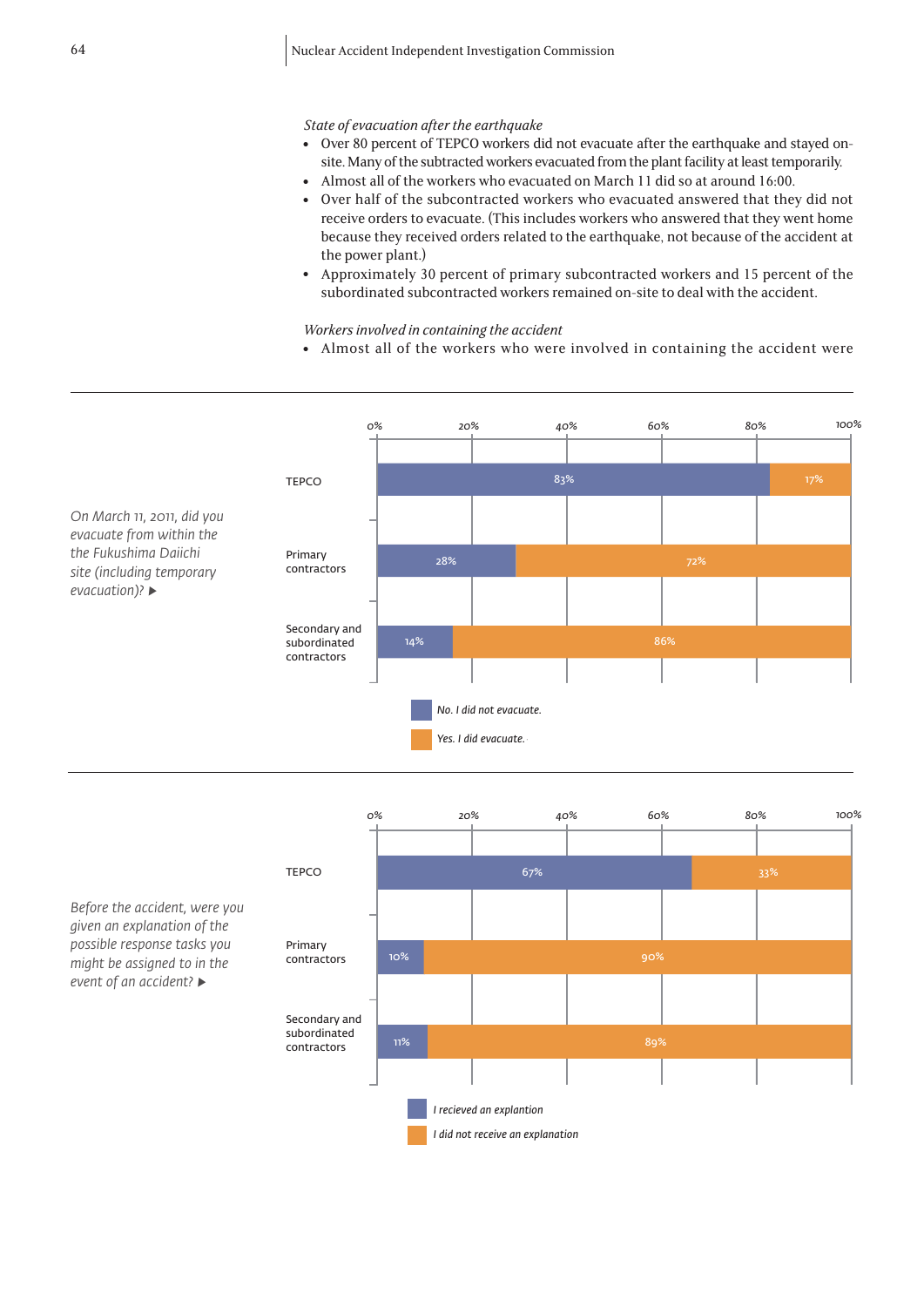registered radiation workers.

- Only around 10 percent of the subcontracted workers who were involved in dealing with the accident received an explanation in advance about the possibility of the plant having a nuclear accident.
- <sup>l</sup> Approximately 30 percent of TEPCO workers and 40 percent of subcontracted workers had not agreed to deal with such an accident.

## *Management of radiation*

• As there was a lack of dosimeters due to the tsunami, TEPCO let multiple workers in areas with low radiation levels share dosimeters immediately after the accident. As a result, the percentage of workers who did not have any dosimeters was kept to 5 percent. No significant difference in the distribution of dosimeters among TEPCO workers and subcontracted workers was observed.





*◀ If you evacuated from the Fukushima Daiichi site on March 11, 2011, at what time did you do so?*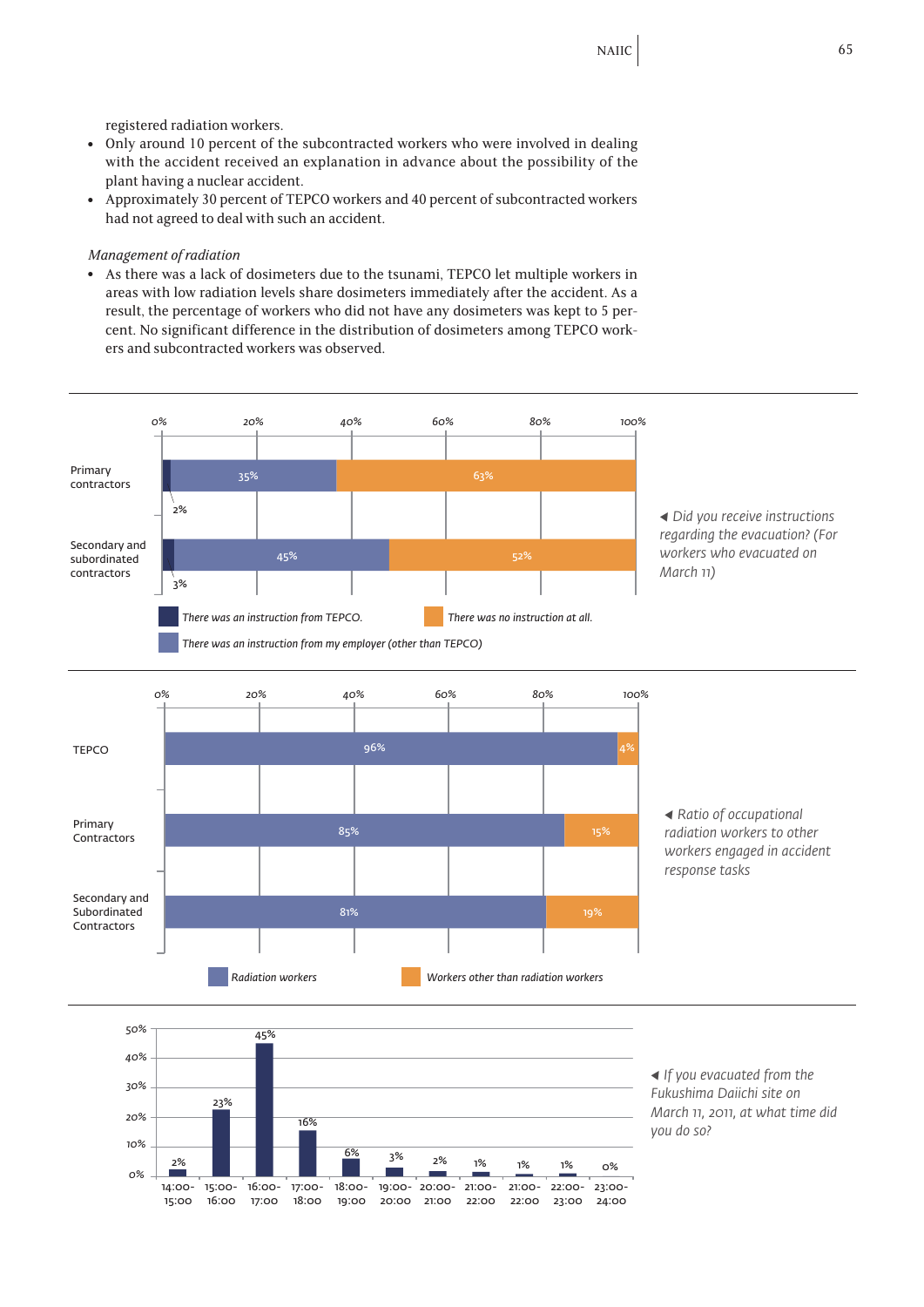- TEPCO manually tracked the workers' radiation dosage because the system of measuring and managing cumulative radiation became unavailable. However, around 30 percent of the workers said that they were never told of their cumulative radiation dosage. There is no major discrepancy between the TEPCO workers and subcontracted workers over the level of information given on dose exposure.
- As the accident evolved, radiation levels heightened outside the anti-earthquake building, even outside of the radiation controlled area. In response to this, TEPCO explained to workers engaged in tasks outside the anti-earthquake building about the radiation dose at the work sites and about the increased possibility of irradiation. While about 40 percent of the workers responded that they were briefed each time, 20 percent said that they were never given such information. No significant difference among TEPCO employees and subcontracted workers was observed regarding how and to what extent workers were informed of the exposure risks during their operations.
- Management of worker radiation exposure was conducted to the extent possible given the limitations and limited availability of the devices on-site. However, many workers stated that cumulative and internal radiation management and testing was insufficient.

## *Comment by a TEPCO employee*

"There was no explanation at all about how dangerous it was until the early morning of March 15. I understand that it was a difficult situation and there was limited time to give explanations, but at least we wanted to be informed."

"We were supposed to manage our cumulative radiation exposure level on our own, perhaps because the database became unavailable due to the earthquake. But we didn't even have pen or paper. We had no way to accurately keep track."

"My cumulative radiation exposure level reached around 0.08 millisieverts as of the end of March, So I asked for a whole body counter check. The company refused, saying that I was not eligible for the test unless I reached 0.1 millisieverts. I was working in the main anti-earthquake building for two weeks from March 11, and I spent at least five to six hours a day there. I'm sure that I was internally exposed. In mid-May, I went through the WBC (white blood cell) check, but the results showed that I was less exposed than people who spent fewer hours in that building than I did."

#### *Comment by a TEPCO employee*

"I strongly call for a thorough follow-up, especially with the younger generation of workers, who are probably feeling abandoned. Some have been temporarily relieved of their jobs due to receiving their legal annual limit of radiation exposure. TEPCO executives are saying that this accident is not another Chernobyl, despite its scale, but I see no difference in terms of the suffering of the residents, especially the loss of their homelands. I don't want the executives to be so dismissive of this accident."

#### *Comment by a TEPCO employee*

"Workers in the main anti-earthquake building were laboring under conditions where they couldn't trust anyone but themselves, and they were the only ones responsible for their own safety. Don't all of these problems stem from a fundamental lack of preparedness for disaster? I don't want to hear that this event occurred because it was 'unanticipated.' The government and the power company are accountable for the preexisting problems that led to the disaster. Isn't it also NAIIC's responsibility to reveal these problems and report them?"

## *Comment by a subcontractor employee*

"No information whatsoever about the station blackout was delivered to the end-workers like us. I had to learn about the emergency evacuation orders for residents within 20km of the plant from TV. Though I was a subcontracted worker, I had to work on a 24 hour shift based on my existing contract. My employer knew there were several employees like me staying in the main anti-earthquake building. However, the company's managing director, deputy managing director and radiation protection supervisor all evacuated with their families. I finally managed to call our Tokyo head office on March 14, but they were not aware that there were still employees working in the main anti-earthquake building. I asked to evacuate, but they declined my request. I hardly ate or slept and I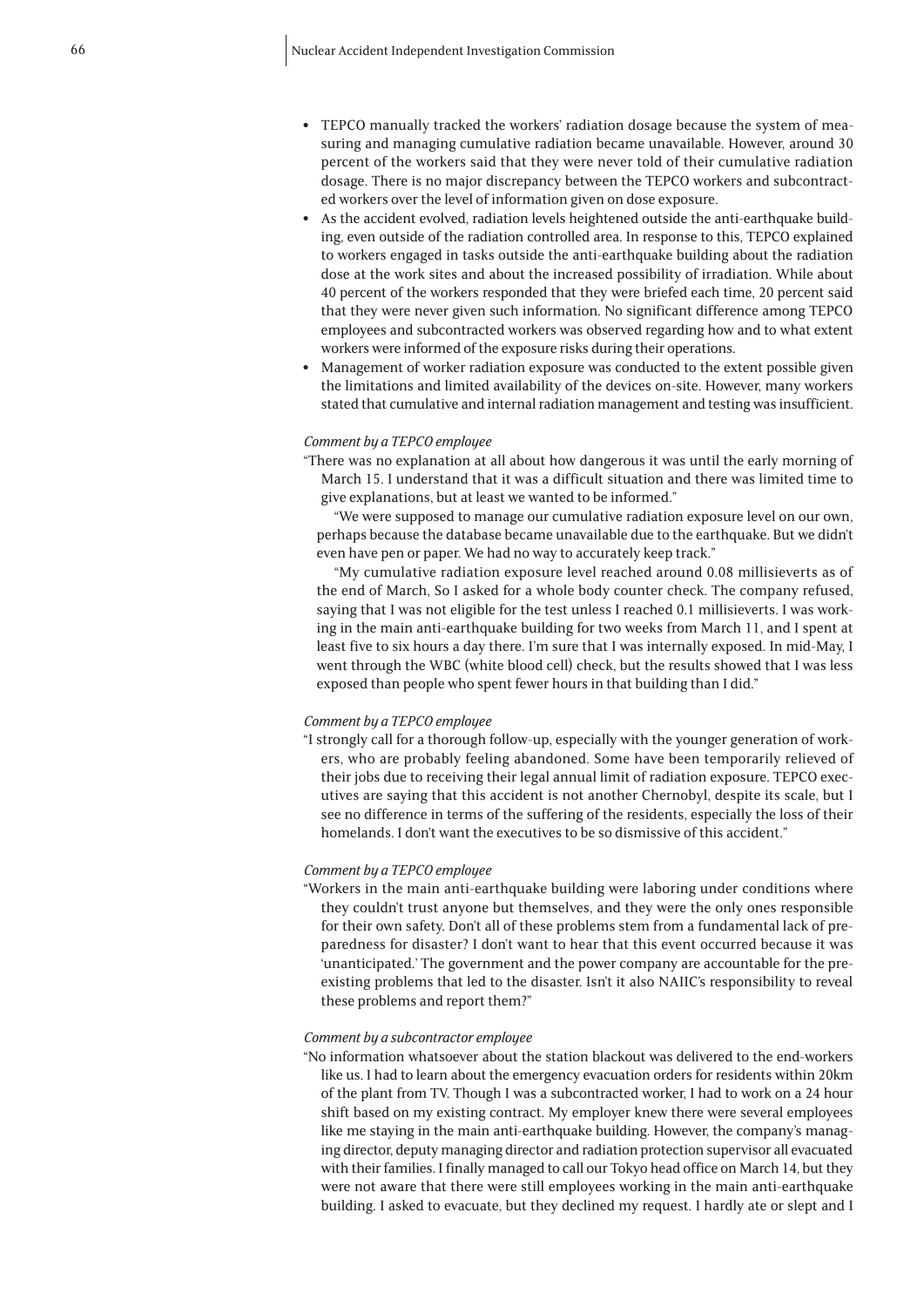

*◀ Between the time of the accident and the end of March, did your employer notify you about your cumulative radiation exposure level every time you worked?*



*◀ Between the time of the accident and the end of March, did anyone explain about radiation levels or the possibility of exposure to radiation every time you worked outside of the main anti-earthquake building?*



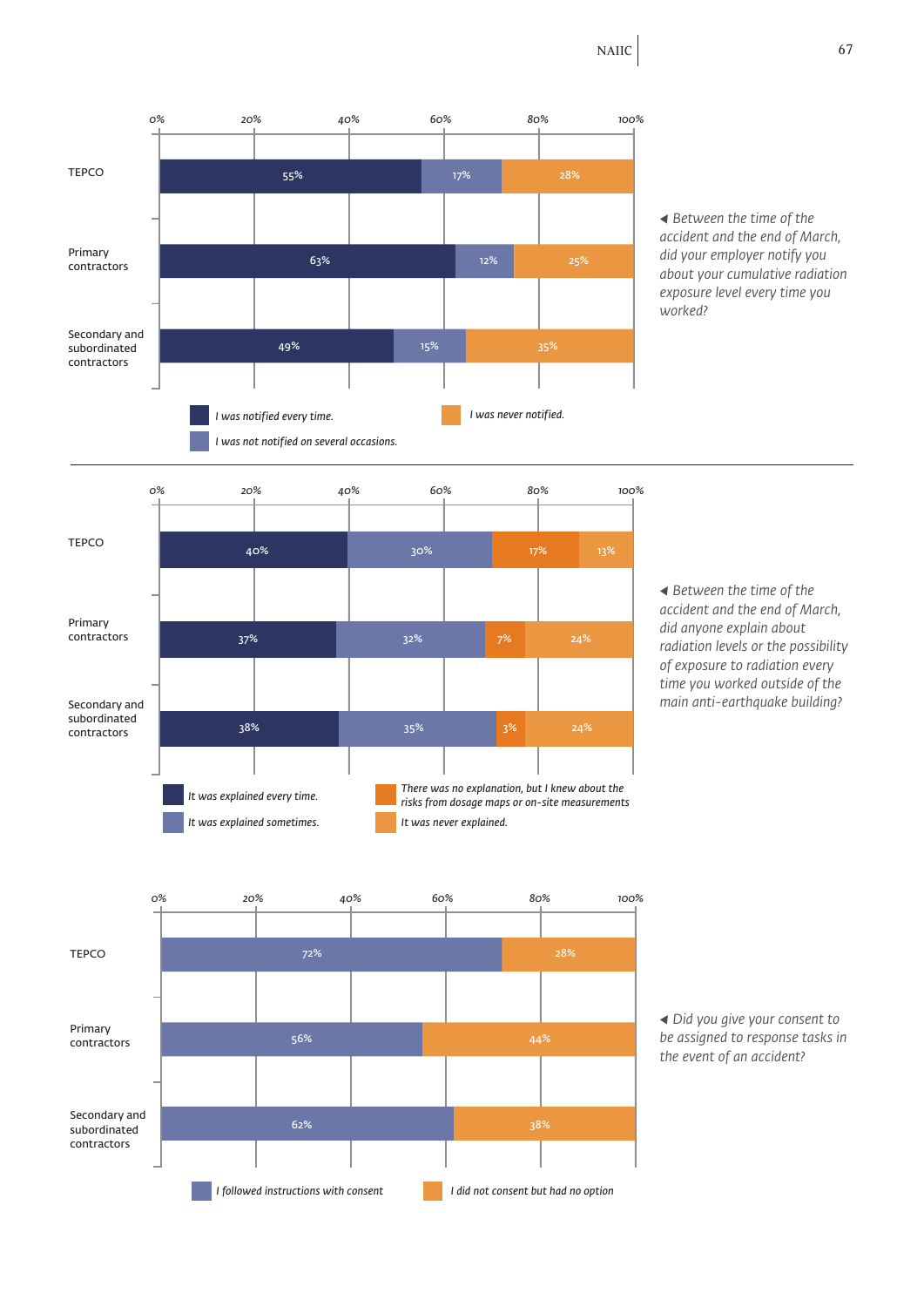was reaching my mental and physical limits. I later told a general manager of TEPCO that I wanted to pull out, but it was very hard to get his consent. We found that the company car we were planning to use had been taken by TEPCO employees, but a colleague gave us a ride. I repeatedly requested a whole body check from my employer in late March and April, but my request was always denied. I was assigned to work at Daiichi at the end of April, which I refused to do because of health concerns. As a result I was later subjected to power harassment from my employer and I became mentally unbalanced. Because of this, I had to leave the company in June, which they termed a 'resignation for personal reasons.'"

#### *Comment by a primary contractor employee*

"For workers, there were almost no evacuation instructions. There has to be a clearly understood protocol for communicating information. Measures taken in response to the accident were uncoordinated and poor overall. This is also true from the perspective of the residents. Evacuation procedures and destinations were vague and still remain so. All these issues must be clarified. Only then can the recommissioning of the Oi nuclear power plant be discussed. There are workers who go back to their homes at night and try to lead daily lives after being exposed to radiation. This is inconceivable."

#### *Comment by a primary contractor employee*

"I was working at Fukushima Daiichi on March 11. When the earthquake happened I tried to go outside, but it took two hours to leave the premises of the plant because there were so many people. The first waves of the tsunami arrived while I was leaving, yet there were no announcements about tsunami. Thinking about it now gives me a chill in my spine."

## *Comment by a primary contractor employee*

"The radiation level in the main anti-earthquake building was so high that under normal circumstances it would have been locked down to prevent entry. I had no choice but to try to estimate my radiation exposure level in my head. The main anti-earthquake building was clearly contaminated and there was a rise in the concentration of dust and iodine. Water was scarce, and I could not wash my hands to eat emergency food. I was clearly exposed to radiation internally. Water and electricity were urgently needed, however there was no supply of either from outside. The plant was completely isolated and I thought I had been abandoned."

## *Comment by a primary contractor employee*

"Because workers were desperately needed, I didn't have time to confirm the well-being of my family, which bothered me so much that I could not concentrate on my duty. Responding to the accident was the priority, yet there was no way for the workers to track their exposure. I felt endangered. There were not enough dosimeters, so workers had to share them. Workers in charge of unnecessary tasks evacuated, but we did not. I feared for my life. The main anti-earthquake building survived the earthquake, but it did not protect against radiation. Hotspots in the building were marked with tape. Because the focus was on the accident response meeting between TEPCO headquarters and the plant, information was not transmitted to the surrounding area at all, though there was a radiation dispersion forecast from TEPCO's internal system based on wind direction. Workers who were engaged in accident response at that time deserve to be assigned to another location!

#### *Comments by a primary contractor employee*

"The radiation dose management was sloppy right after the accident. Annual radiation dose management has been a vague issue for the past 15 years. The worker-to-worker deviation radiation exposure was large. I was over-exposed, about 0.15 milliSv/h external and 0.07 milliSv/h internal exposure, so now I can not work within the controlled area for the next five years.

## *Comments by a primary contractor employee*

"After the accident, there were no whole body counter tests and it was deemed that there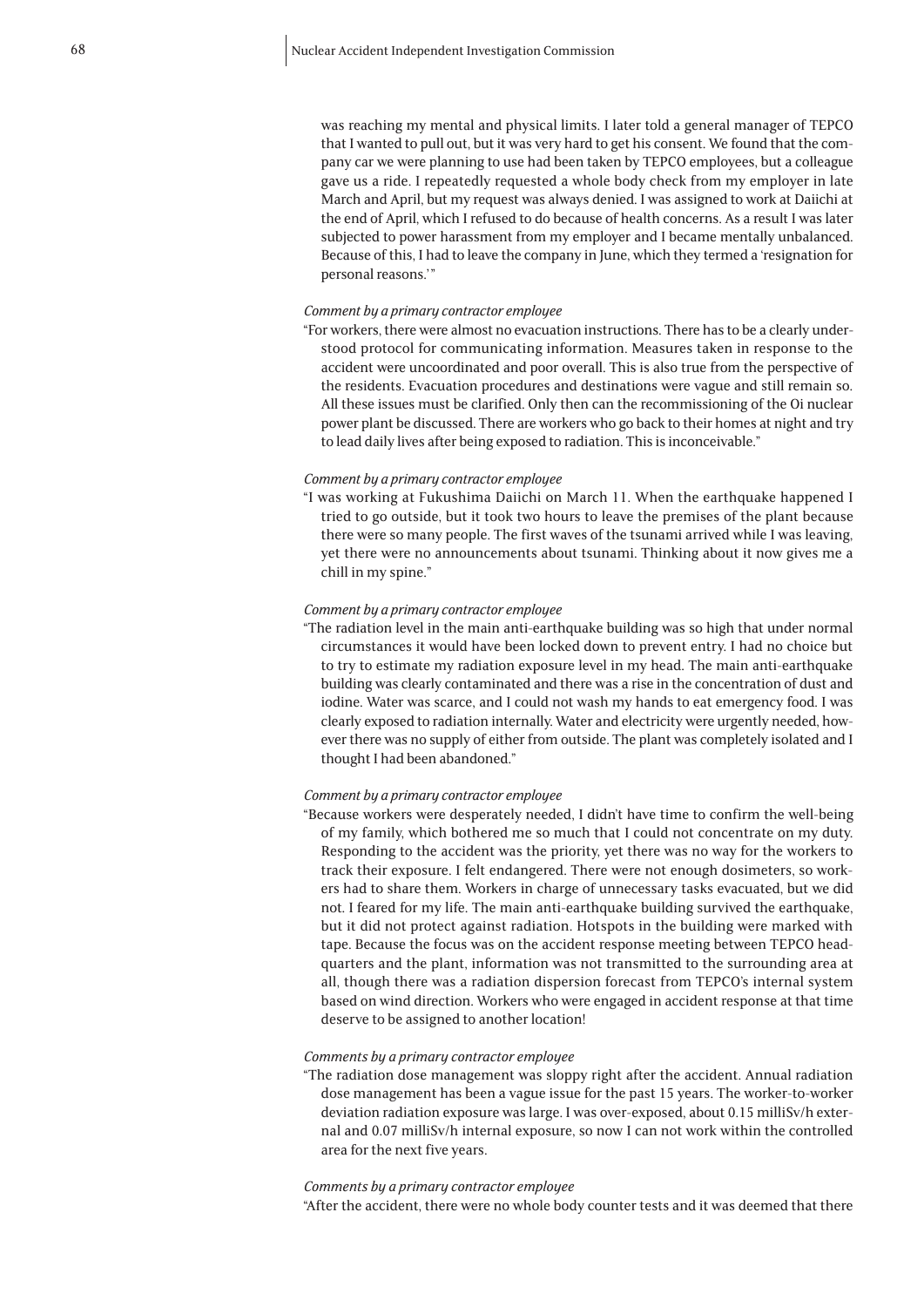



was no radiation. (I wonder, could this be the result of orders from the electric companies and primary contractors?)"

"As there was no information disclosed during March 12-13, we did not know in what direction the radiation had dispersed when we evacuated."

 "If decontamination is not prioritized, we cannot return to our homes. I hope that the decontamination will be conducted by volunteers from TEPCO and 100 percent TEPCO-related companies (i.e. by people who do not work at nuclear power plants)."

# *Comments by a primary contractor employee*

"I don't think there was much attention paid to the workers who actually dealt with the accident. The first whole body counter was installed in Iwaki city, but only TEPCO employees were allowed to use it. Other workers had to go all the way to Kashiwazaki, and we almost never saw TEPCO people there. TEPCO left everything to the primary contractor. Before assigning blame, the operator should first focus on carrying out the initial response in the event of an accident."

# *Comments by a primary subcontractor employee*

"As a primary subcontracted worker, I had no choice but to be involved in the work after the accident, which involved extremely high radiation levels by normal standards.